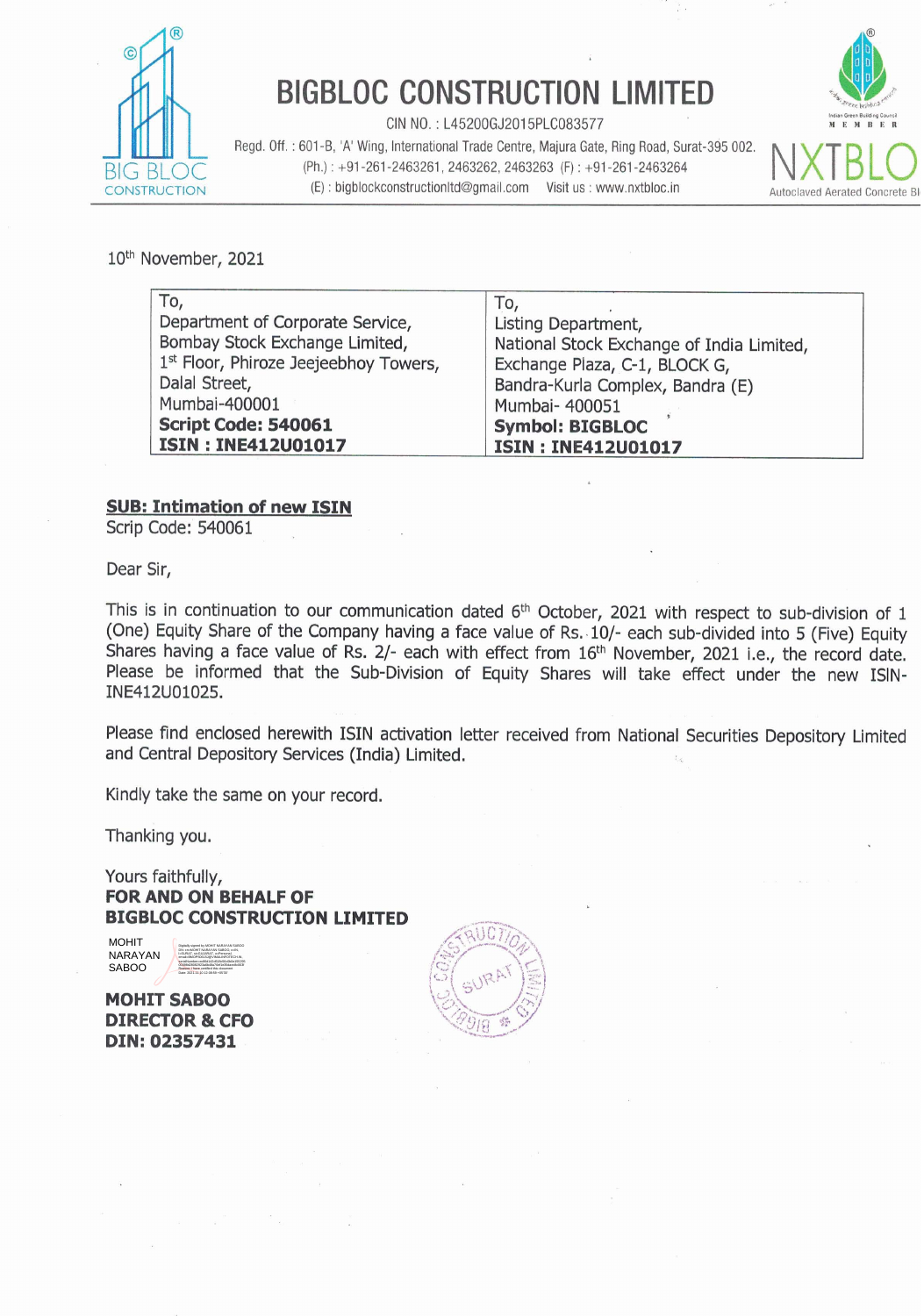## **National Securities Depository Limited**



Ref-NSDL/II/SM/JNG/12156/2021 November 3, 2021

The Company Secretary Bigbloc Construction Limited 6th Floor, A-601/B, International Trade Centre Majura Gate, Ring Road Surat Gujarat 395002.

Dear Sir,

### **Sub: Activation of ISIN**

We refer to your letter on the above subject and wish to inform you that the ISIN is activated as per details given below:-

| Company Name   | <b>BIGBLOC CONSTRUCTION LIMITED</b>                                            |
|----------------|--------------------------------------------------------------------------------|
| <b>ISIN</b>    | INE412U01025                                                                   |
| Security Type  | FULLY PAID UP EQUITY SHARES WITH FACE VALUE Rs.2/-<br><b>AFTER SUB-DIVISON</b> |
| Registrar ID   | <b>IN200607</b>                                                                |
| Registrar Name | ADROIT CORPORATE SERVICES PRIVATE LIMITED                                      |

Yours faithfully,

**Dharmendra Gupta Senior Manager**